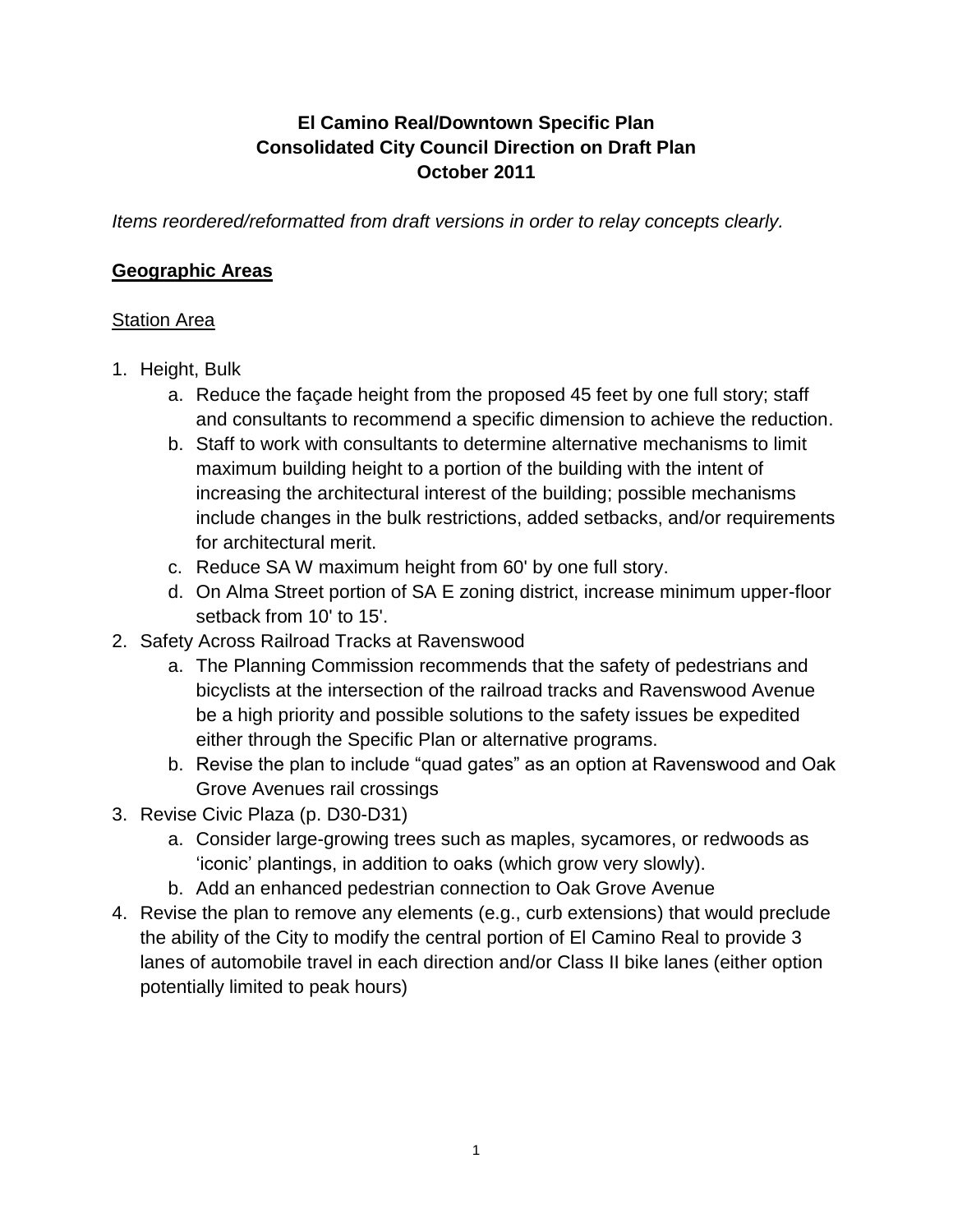### Downtown Area

- 1. Chestnut Street Paseo/Market Place
	- a. With outreach to and participation by the Downtown merchants and property owners to ensure success, pursue implementation of the Chestnut Paseo and Market Place in a phased approach. The first phase would include a temporary closure of Chestnut Street as delineated in the Specific Plan, with functional access for the operation of the Farmer"s Market, seven days per week to be used as a public space with seating, food vendors (food trucks), landscaping, and possibly decorative paving. The temporary phase would be maintained for several months and would be used as the basis for a review and consideration of the permanent installation of the Paseo and Market Place.
	- b. With both the temporary and permanent installations, consideration should be given to Menlo Park merchants for access to the public space and should build upon successful existing businesses, including the Farmer"s Market.
	- c. The recommendation is based on the recognition that the Chestnut Paseo and Market Place are closely linked in functionality and that the success of the space will be dependent on uses that would attract people.
- 2. Sidewalk Widening
	- a. Retain the sidewalk widening elements and guidelines of the Specific Plan with implementation starting on a temporary basis for smaller block or halfblock areas where there is a logical relationship to an adjacent use or purpose in order to assess the viability of the widening and whether to expand and make permanent the widened sidewalks over time.
- 3. Utilize trial/temporary installations for the pocket parks to determine the impacts on circulation.
- 4. Parking Structures
	- a. Include Parking Plaza 2 in addition to Parking Plazas 1 and 3 as a possible site for a parking structure. (Factors considered by the Council in discussing preferred locations included the proximity of Parking Plaza 1 to transit, the Downtown merchants' and property owners' support of Parking Plaza 2, and the interest of the Presbyterian Church to work with the City on Parking Plaza 3.)
	- b. Encourage utilization of portions of parking structures by parking permit users and preserve street level parking for customers.
	- c. Provide opportunities for businesses to contribute to the financing of parking structures to the benefit of the business through reduced parking permit costs or other incentives.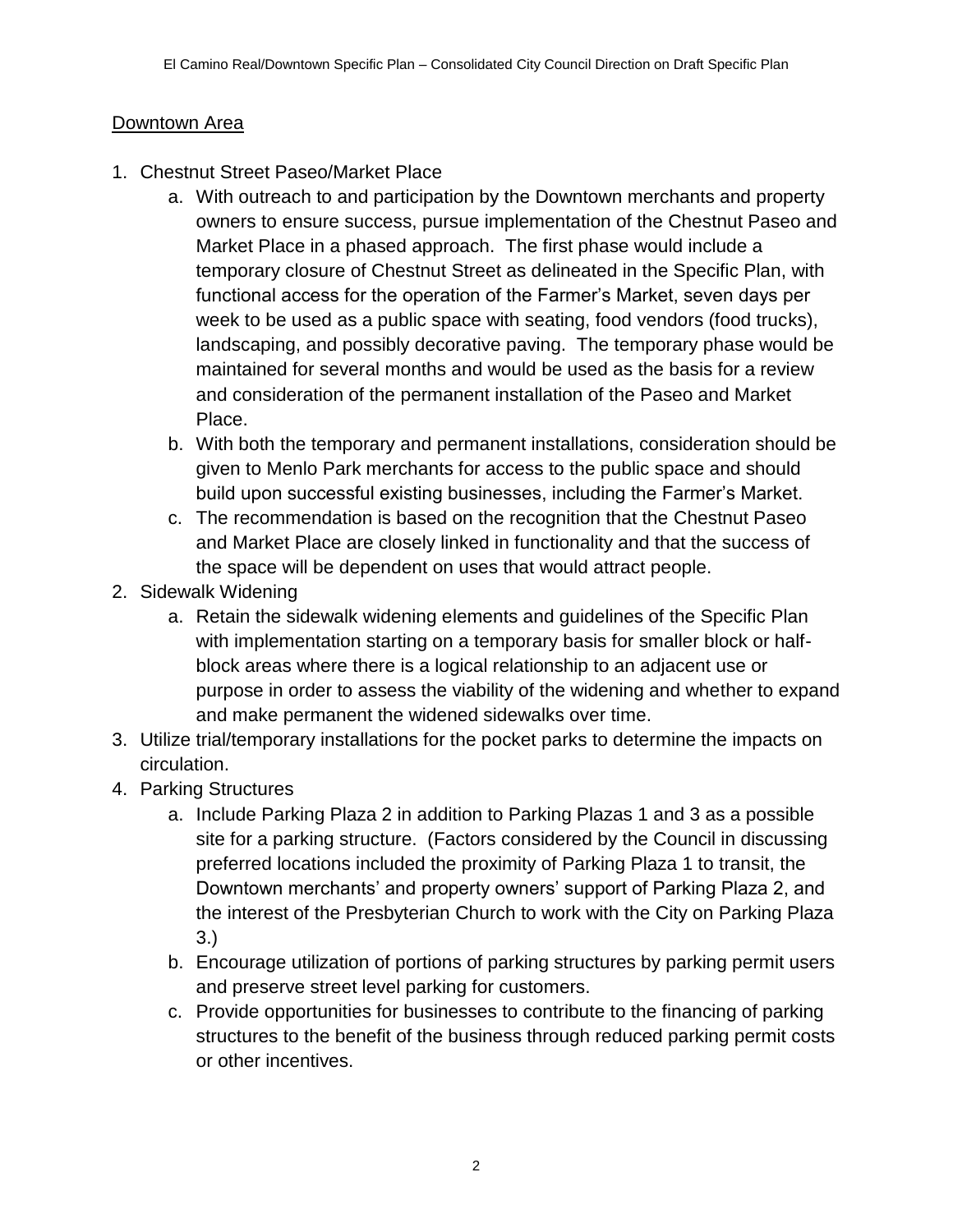- d. Require high aesthetic standards for the parking structures, including landscaping within required setbacks or as a vertical element of the structure.
- e. Encourage the preservation of as much surface parking for customers as possible within the structures.
- f. Limit the height of parking structures to be consistent with the scale of adjacent planned and existing buildings that can be no taller than 38".
- g. Downtown property owners must be presented with a viable financial model for funding the construction of the garages, so as not to create a burdensome cost drain on either businesses or the city (i.e., preferring in-lieu parking fees, public/private partnership, permit revenues, or other funding mechanism). Over 50% of downtown property owners must approve a garage if they are going to be assessed for construction costs.
- 5. Not including the Market Place, eliminate small mixed use buildings on the parking plazas (as shown on lots 4, 5, and 2) and discourage infill of the current parking plazas for purposes other than parking, pedestrian and bicycle circulation, and other limited public spaces.
- 6. Eliminate the residential option associated with the parking structure on Parking Plaza 3.
- 7. Staff to continue to work with Fire District to review Station 6 site standards and to consider flexibility where warranted
- 8. Staff to reach out to John Hickson/Live Oak Lions Club to 'debrief' on City Council direction and review how to continue to reach out to Farmer's Market

# El Camino Real (other than El Camino Real South-East (ECR SE) zoning district)

- 1. In the ECR NE and ECR NE-R zoning districts, establish a new Public Benefit Bonus standard for overall height, equivalent to one additional story.
- 2. Amend the Building Façade Modulation regulations for the ECR NE-L and ECR SW zoning districts to call for compatible modulation of form on facades adjacent to residential or residential mixed-use zones.
- 3. Amend the Massing and Modulation regulations for all ECR zoning districts as follows:
	- a. Major portions of the building facing a street should be parallel to the street.
- 4. In order to accomplish more with regard to east-west connectivity along El Camino Real, recommend more creative and aggressive efforts at signal timing and signal modifications, including 4-way crossings and bicycle safety.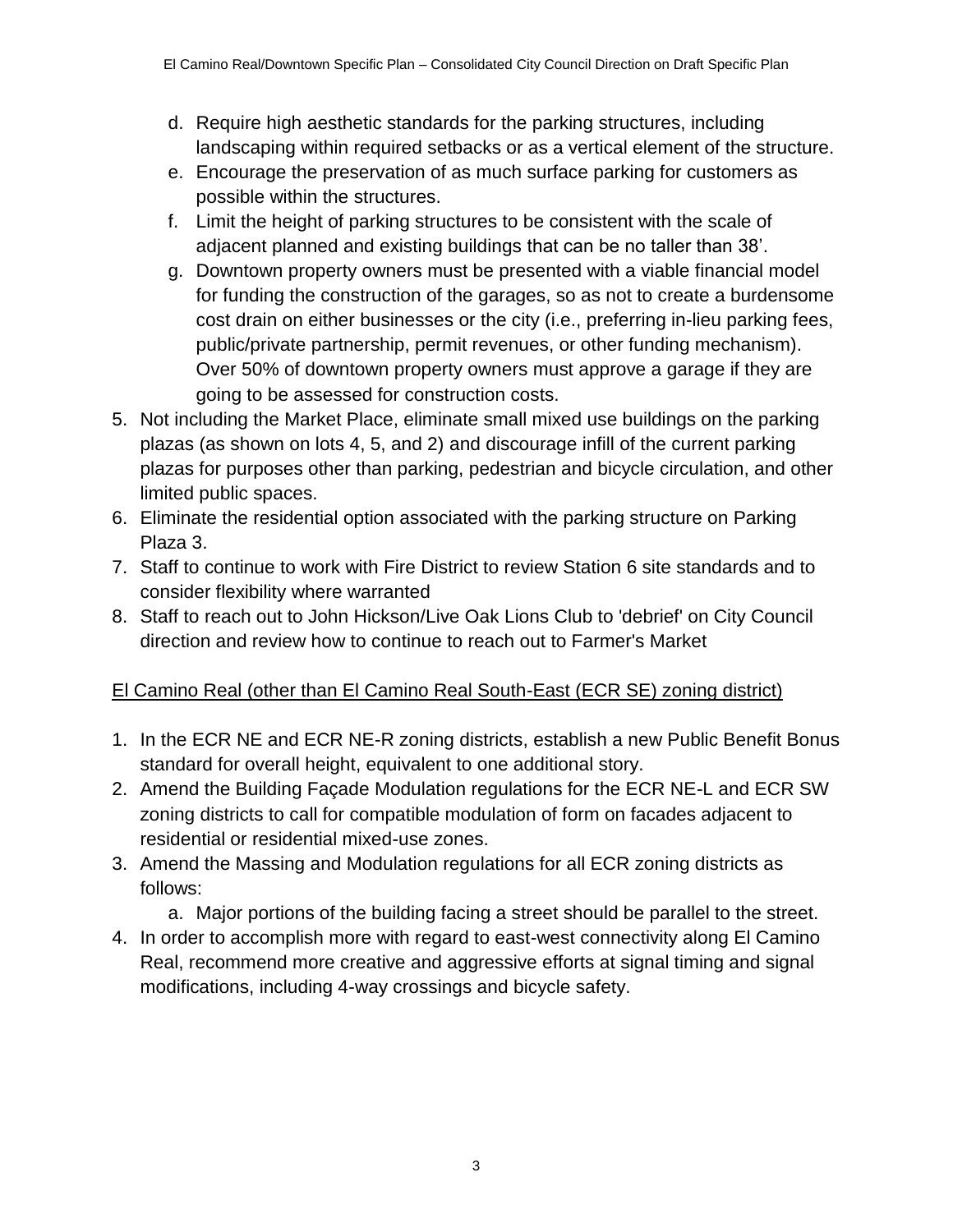### ECR SE Zoning District (Council Member Fergusson recused)

- 1. Height, Bulk
	- a. Façade height at the 10" minimum setback to be reduced from the proposed 45 feet by one full story; staff and consultants to recommend a specific dimension to achieve the reduction; façade height may remain at 45 feet at the 20" maximum setback (in between: ??)
	- b. Staff to work with consultants to determine alternative mechanisms to limit maximum building height to a portion of the building with the intent of increasing the architectural interest of the building; possible mechanisms include changes in the bulk restrictions, added setbacks, and/or requirements for architectural merit.
- 2. Revise district regulations to address Stanford University concerns regarding development feasibility while still achieving Plan objectives, along the lines of the initial guidance:
	- a. The width of the proposed Middle Avenue may be reduced from 120" to approximately 90"
	- b. The requirement for the Cambridge Avenue publicly-accessible building break may be made more flexible, to allow for options such as a U-shaped building
	- c. The requirements for two private frontage breaks each north and south of Middle Avenue may be changed to one each, and made more flexible with regard to location
	- d. The rear setback may be eliminated, although as Stanford notes, Fire District regulations may effectively require the same kind of setback
	- e. The open space requirement of 40% minimum may be lowered to 30%, which would be similar to several comparable El Camino Real districts)
- 3. Bicycle/Pedestrian access:
	- a. Require protected bicycle network between the Middle Avenue bicycle/pedestrian crossing and Cambridge
	- b. Explore potential for requiring protected bicycle network between the Middle Avenue bicycle/pedestrian crossing and Roble

### **Non-Geographic Topics**

#### Public Benefit

1. Move the Plan forward with the retention of the thresholds for public benefit as currently stated in the Plan, but provide the Council with additional information and analysis to enable further consideration of that threshold level.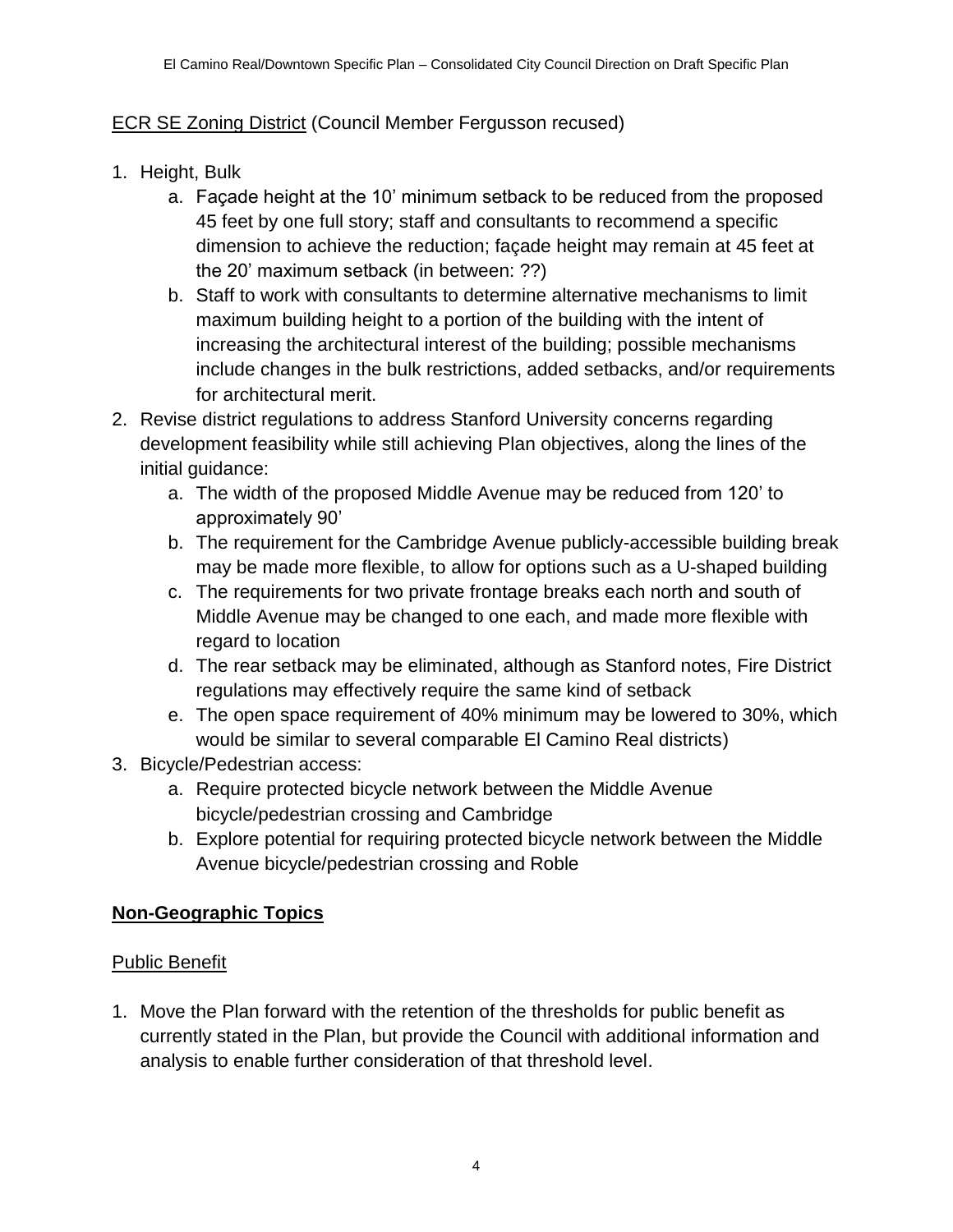- 2. Return with discussion points and potential recommendations around possible incentives for retail development over other types of development.
- 3. Retain in the Plan a general discussion of a Development Agreement approach to public benefits and a general listing of possible types of benefits with the understanding that it may become part of a broader discussion through the Planning Commission of public benefit in general.
- 4. Include the Santa Cruz Avenue Plaza improvements in the list of possible public benefits.
- 5. Revise the "Public Benefit Bonus and Structured Negotiation" process to be clearly subject to public review in one or more public meetings; documents estimating value should be provided as part of this process.
- 6. Public Benefit: explore potential for a simpler public benefit process that could apply to smaller projects which wouldn't require a Development Agreement; if not feasible, explain why.

### Bicycle Improvements

- 1. City Council endorsements/amendments to Bicycle Commission recommendations:
	- a. The Plan should include and encourage bike lanes rather than bike routes wherever and whenever feasible, even if doing so will, in the long term, mean that the City adopt new or creative lane and parking arrangements. Using bike lanes will increase the use of bicycles by giving far greater comfort to those who would like to bicycle but are uncomfortable riding directly in traffic.
	- b. For that reason, the Commission supports the Plan's introduction of bike lanes on Oak Grove Avenue.
	- c. The Plan currently includes University Drive as a north-south bike route into and out of downtown. The Commission believes that University is a key route and would also suggest that the Plan include the possibility of installing bike lanes on University in the future.
	- d. The Commission would also comment that it would be appropriate for the Plan to include bike lanes on El Camino Real the entire length within the City limits and/or consider and examine other north-south paths/lanes/routes, including a potential path along Caltrain tracks/Stanford lands.
	- e. The Commission believes that the presence of schools on Middle Avenue, Encinal Avenue, Ravenswood Avenue, and Valparaiso Avenue, because they are routes from schools to the downtown area, in particular should include improved bicycle facilities, such as bike lanes, buffered bike lanes, and sharrows.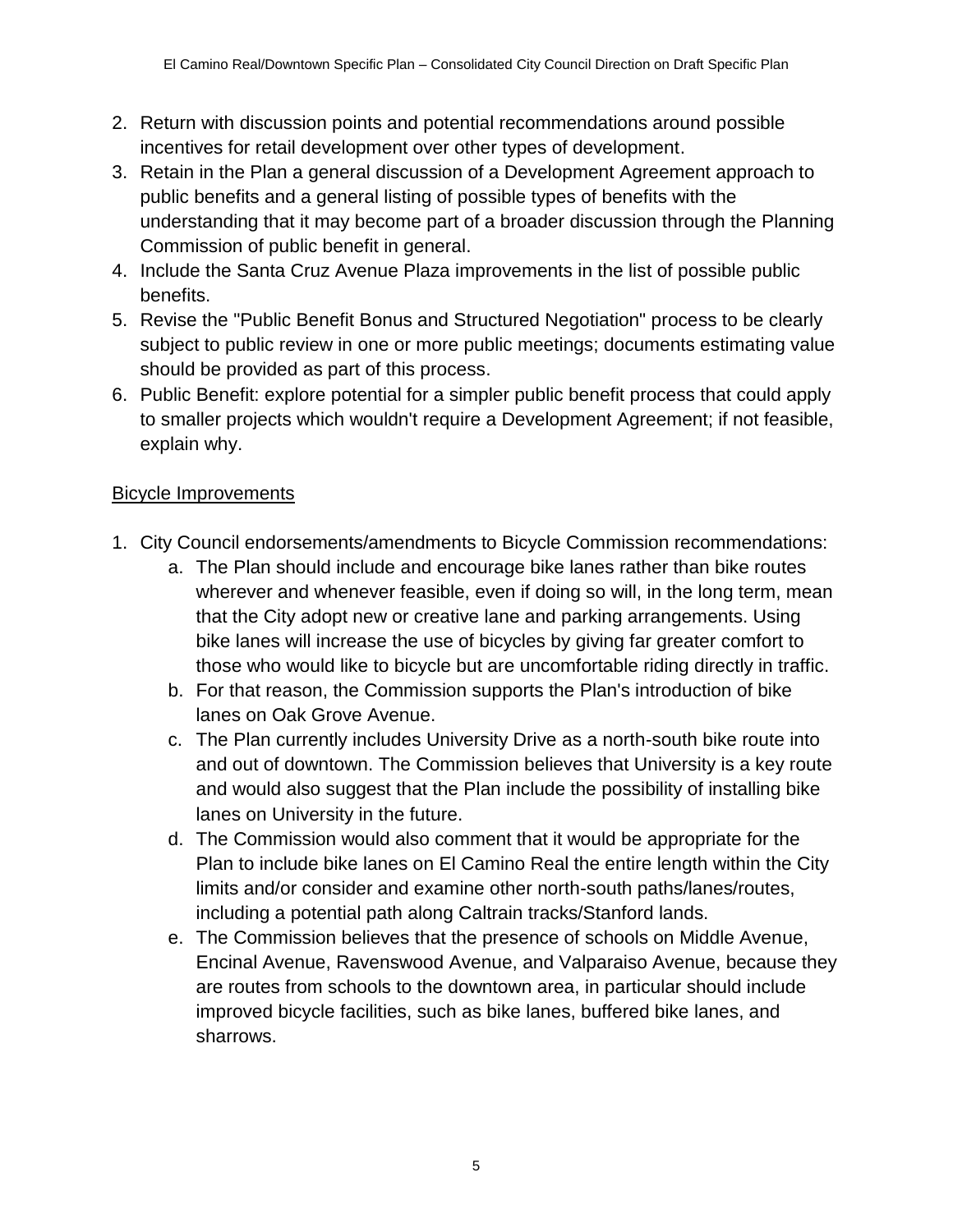- f. The Commission believes that the Caltrain pedestrian/bicycle undercrossing at Middle Avenue is a key aspect of the Plan's east-west transportation for bicycle and pedestrians.
- g. The Commission is in support of the proposed downtown parking garages because they take parking load off of the street and give the City more flexibility for adding bicycle facilities to downtown streets without undue impact to the availability of parking downtown. Parking garages and surface parking plazas may be used for pedestrian and bicycle parking/circulation.
- h. The Commission believes that the Plan should include and encourage bicycle related improvements as public benefits, such as:
	- i. Bike parking (racks or bike corrals)
	- ii. Signage (to Downtown, Station, etc)
	- iii. Pedestrian/bike undercrossings
	- iv. Intersection improvements, such as
		- 1. crosswalks,
		- 2. bike through lanes
		- 3. bike-specific left-turn lanes
	- v. Bike share pods
- 2. Examine potential for bicycle improvements (signage, lanes, etc.) on Ravenswood Avenue east of El Camino Real, and on Menlo Avenue west of El Camino Real.

# Land Uses

- 1. Restaurants with Live Entertainment where C (Conditional), change to A (Administrative).
- 2. Restaurants (Limited Service) reexamine comprehensively to determine appropriate categorization based on definition of use.
- 3. Day Care Center where C (Conditional), change to A (Administrative).
- 4. Consider adding new category for Live/Work Lofts, in particular around Station Area.
- 5. Explore potential revisions regarding retail uses and whether/how they could be encouraged/required.
- 6. Recommend revisions to encourage senior housing, such as through increased density, lower parking ratios, or other incentives; note that this encouragement should not be necessarily interpreted as a mandate, and that senior housing should not necessarily dominate the Plan area.

# Parking

1. Modify the parking ratio for the Station Area from the proposed 1.85 spaces per unit for residential development to a minimum of 1.0 space per unit and a maximum of